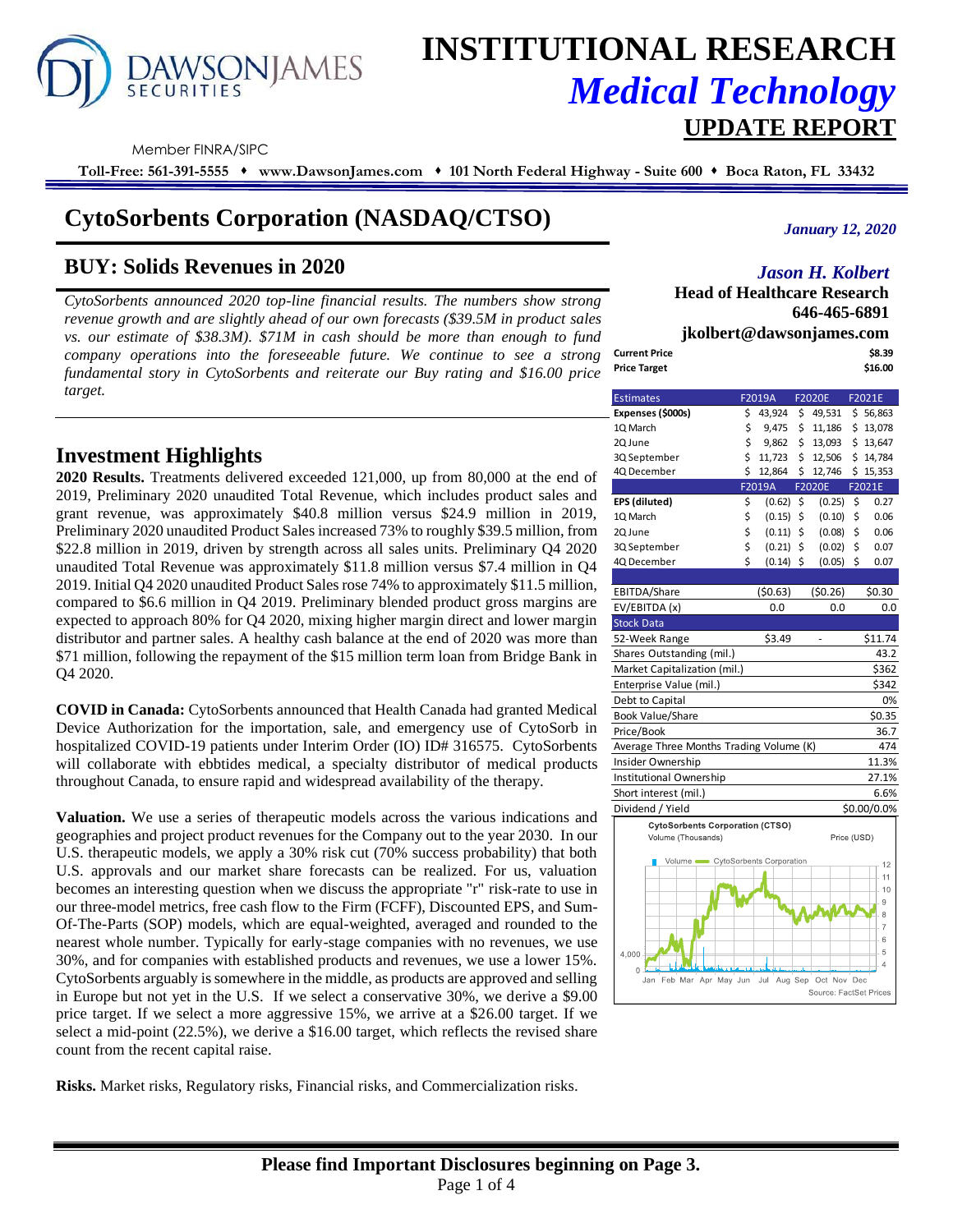

#### **Exhibit 1. Income Statement**

| <b>Exhibit 1. Income Statement</b>                                                                                                                                      |                            |                         |                           |                    |                       |                           |                         |                           |                       |                           |                                                      |                               |                            |                            |                           |                               |                             |                             |                            |                             |
|-------------------------------------------------------------------------------------------------------------------------------------------------------------------------|----------------------------|-------------------------|---------------------------|--------------------|-----------------------|---------------------------|-------------------------|---------------------------|-----------------------|---------------------------|------------------------------------------------------|-------------------------------|----------------------------|----------------------------|---------------------------|-------------------------------|-----------------------------|-----------------------------|----------------------------|-----------------------------|
| CTSO.: Income Statement (\$000)                                                                                                                                         |                            |                         |                           |                    |                       |                           |                         |                           |                       |                           |                                                      |                               |                            |                            |                           |                               |                             |                             |                            |                             |
| .: YE December 31                                                                                                                                                       | 1Q19A                      | 2Q19A                   | 3Q19A                     | 4Q19A              | 2019A                 | 1020A                     | 2Q20A                   | 3Q20A                     | 4Q20E                 | 2020E                     | 2021E                                                | 2022E                         | 2023E                      | 2024E                      | 2025E                     | 2026E                         | 2027E                       | 2028E                       | 2029E                      | 2030E                       |
| Revenue:<br>CytoSorb Direct Sales (Germany, Austria, Switzerland)<br>CytoSorb Distributor (Rest of EU)<br>CytoSorb (Cardiac surgery EU)                                 | 4.576                      | 5,850                   | 5.728                     | 6,61               | 22.766                | 5.050<br>2,350<br>710     | 5.500<br>2,800<br>1.160 | 6,930<br>2.497<br>780     | 7,000<br>2,593<br>810 | 24,480<br>10,240<br>3.460 | 40.239<br>13,336<br>6,866                            | 54.439<br>21,587<br>9,218     | 69.046<br>27,297<br>11,604 | 84.070<br>41.422<br>14.022 | 99.520<br>55,87<br>16,474 | 115,405<br>70,651<br>16,589   | 131.735<br>85,766<br>16,705 | 148,520<br>86,763<br>16,822 | 150,699<br>87,77<br>16,940 | 150,699<br>87,771<br>16,940 |
| CytoSorb (Cardiac surgery US)<br>CytoSorb (sepsis US)<br>VetResQ<br>Other Sales                                                                                         |                            |                         |                           |                    |                       | 45                        | 60                      | 39                        | 41                    | 185                       | $\sim$<br>8,773<br>194                               | $\sim$<br>17,846<br>204       | 16,294<br>45,376<br>214    | 21.899<br>92.302<br>225    | 27,593<br>187,755<br>236  | 66,755<br>200,508             | 67,290<br>223,353           | 67.829<br>246,919           | 68,373<br>271,225          | 68,373<br>271,225           |
| <b>Total Product Sales</b>                                                                                                                                              | 4.576                      | 5.850                   | 5.728                     | 6.612              | 22.766                | 8.155                     | 9.520                   | 10.246                    | 10.444                | 38.365                    | 69,409                                               | 103.293                       | 169.831                    | 253.939                    | 387.449                   | 469.908                       | 524.849                     | 566.853                     | 595.008                    | 595.008                     |
| Royalty (HemoDefend US)<br>Grant revenue<br>Other revenue                                                                                                               | 615                        | 382                     | 367                       | $\sim$<br>820<br>٠ | 2,184                 | 551                       | 275                     | 301                       |                       | 1,127                     | $\overline{\phantom{a}}$<br>$\overline{\phantom{a}}$ | ٠<br>$\overline{\phantom{a}}$ |                            |                            |                           | $\overline{\phantom{a}}$<br>٠ |                             |                             |                            |                             |
| <b>Total Revenue</b>                                                                                                                                                    | 5.191                      | 6.232                   | 6.095                     | 7.432              | 24.950                | 8.706                     | 9.795                   | 10.547                    | 10.444                | 39.492                    | 69.409                                               | 103.293                       | 169.831                    | 253.939                    | 387.449                   | 469.908                       | 524.849                     | 566.853                     | 595.008                    | 595.008                     |
| <b>Expenses:</b>                                                                                                                                                        |                            |                         |                           |                    |                       |                           |                         |                           |                       |                           |                                                      |                               |                            |                            |                           |                               |                             |                             |                            |                             |
| <b>Costs of Goods Sold</b><br>%COG                                                                                                                                      | 1.738<br>38%               | 1,834<br>29%            | 1,696<br>25%              | 2,096<br>25%       | 7.364<br>25%          | 2.385<br>29%              | 3,250<br>20%            | 2,890<br>28%              | 2,946<br>28%          | 11.471<br>28%             | 13,882<br>20%                                        | 20,659<br>20%                 | 33,966<br>20%              | 50.788<br>20%              | 77,490<br>20%             | 93.982<br>20%                 | 104.970<br>-20%             | 113,371<br>20%              | 119,002<br>20 <sup>o</sup> | 119,002<br>20%              |
| Research and Development<br>%R&I                                                                                                                                        | 2.418<br>53%               | 2,930<br>50%            | 3,185<br>56%              | 3,559<br>54%       | 12,092<br>53%         | 1,965<br>24%              | 2.406<br>25%            | 1,753<br>17%              | 2,000<br>19%          | 8,125<br>219              | 8,937<br>13%                                         | 9,831<br>10%                  | 10,814<br>6%               | 11,895<br>5%               | 13,085<br>3%              | 14,394<br>3 <sup>9</sup>      | 15,833                      | 17,416<br>3%                | 19,158<br>$\mathbf{3}$     | 21,074<br>4%                |
| Selling, General and Administrative<br>%SG&                                                                                                                             | 4,758<br>104%              | 4,506<br>77%            | 6,108<br>107%             | 6,634<br>100%      | 22,006<br>97%         | 6,317<br>77%              | 6.591<br>69%            | 7,282<br>71%              | 7,200<br>699          | 27,390<br>719             | 31,499<br>45%                                        | 34,649<br>349                 | 35,342<br>219              | 36,048<br>149              | 36,769<br>9%              | 37,505<br>-89                 | 38,255<br>79                | 39,020<br>7%                | 39,800                     | 40,596<br>7%                |
| Legal, financial and other counseling                                                                                                                                   | 561                        | 592                     | 733                       | 576                | 2,462                 | 519                       | 846                     | 580                       | 600                   | 2,545                     | 2,545                                                | 2,545                         | 2,545                      | 2,545                      | 2,545                     | 2,545                         | 2,545                       | 2,545                       | 2,545                      | 2,545                       |
| <b>Total Expenses</b>                                                                                                                                                   | 9.475                      | 9.862                   | 11.723                    | 12.864             | 43.924                | 11.186                    | 13.093                  | 12.506                    | 12.746                | 49.531                    | 56,863                                               | 67.683                        | 82.667                     | 101.277                    | 129,889                   | 148.425                       | 161.603                     | 172.352                     | 180.505                    | 183.216                     |
| Operating Income (Loss)<br>Interest income (expense), net<br>Gain (loss) on foreign currency transactions<br>Change in warrant liability<br>Other income (expense), net | (4, 284)<br>(205)<br>(393) | (3,630)<br>(214)<br>297 | (5,628)<br>(302)<br>(956) | (5, 432)<br>(332)  | (18, 974)<br>(1, 384) | (2.480)<br>(668)<br>(306) | (3.298)<br>(274)<br>705 | (1,960)<br>(261)<br>1,381 | (2.302)               | (10.040)                  | 12.546                                               | 35.610                        | 87.164                     | 152.663                    | 257,560                   | 321.483                       | 363.247                     | 394.501                     | 414.503                    | 411.791                     |
| <b>Total Other Income</b>                                                                                                                                               | (598)                      | 83                      | (1.258)                   | (332)              | (1.384)               | (974)                     | 431                     | 1.120                     |                       |                           |                                                      |                               |                            |                            |                           |                               |                             |                             |                            |                             |
| <b>Pretax Income</b>                                                                                                                                                    | (4.882)                    | (3.547)                 | (6.886)                   | (5.764)            | (20.358)              | (3.454)                   | (2.867)                 | (840)                     | (2.302)               | (10.040)                  | 12.546                                               | 35.610                        | 87.164                     | 152.663                    | 257.560                   | 321,483                       | 363.247                     | 394.501                     | 414.503                    | 411.791                     |
| Income Tax Benefit (Provision)<br><b>Tax Rate</b>                                                                                                                       | 0%                         | 5%                      | 5%                        | 1,092              | 1,092<br>51           | 8%                        | 8%                      | ٠<br>8%                   | (184)<br>$8^{\circ}$  | (803)<br>8%               | 1,255<br>10 <sup>6</sup>                             | 4,273<br>125                  | 13,075<br>159              | 27,479<br>18%              | 54,088<br>21 <sup>1</sup> | 77,156<br>24 <sup>°</sup>     | 101,709<br>28               | 130,185<br>335              | 136,786<br>33'             | 135,891<br>33%              |
| <b>GAAP Net Income (Loss)</b>                                                                                                                                           | (4.882)                    | (3.547)                 | (6.886)                   | (4,672)            | (19, 266)             | (3.454)                   | (2.867)                 | (840)                     | (2, 118)              | (9,237)                   | 11,291                                               | 31.337                        | 74.089                     | 125.183                    | 203,472                   | 244.327                       | 261.538                     | 264,316                     | 277.717                    | 275,900                     |
| <b>GAAP-EPS</b>                                                                                                                                                         | (0.15)                     | (0.11)                  | (0.21)                    | (0.14)             | (0.62)                | (0.10)                    | (0.08)                  | (0.02)                    | (0.05)                | (0.25)                    | 0.27                                                 | 0.75                          | 1.76                       | 2.96                       | 4.80                      | 5.74                          | 6.12                        | 6.16                        | 6.44                       | 6.38                        |
| GAAP-EPS (Dil)<br>Watd Ava Shrs (Bas) - '000s                                                                                                                           | (0.15)<br>31.931           | (0.11)<br>32.267        | (0.21)<br>32.366          | (0.14)<br>32.450   | (0.60)<br>32.253      | (0.10)<br>33.981          | (0.08)<br>36.483        | (0.02)<br>41.593          | (0.05)<br>41,635      | (0.24)<br>38.423          | 0.27<br>41.739                                       | 0.75<br>41.906                | 1.76<br>42.074             | 2.96<br>42.243             | 4.80<br>42.412            | 5.74<br>42.582                | 6.12<br>42.752              | 6.16<br>42.924              | 6.44<br>43.096             | 6.38<br>43,268              |
| Wgtd Avg Shrs (Dil) - '000s                                                                                                                                             | 31.931                     | 32.267                  | 32.366                    | 32.450             | 32.253                | 33.981                    | 36.483                  | 41.593                    | 41.635                | 38.423                    | 41.739                                               | 41.906                        | 42.074                     | 42.243                     | 42.412                    | 42.582                        | 42.752                      | 42.924                      | 43.096                     | 43,268                      |

*Source: Dawson James estimates and company reports*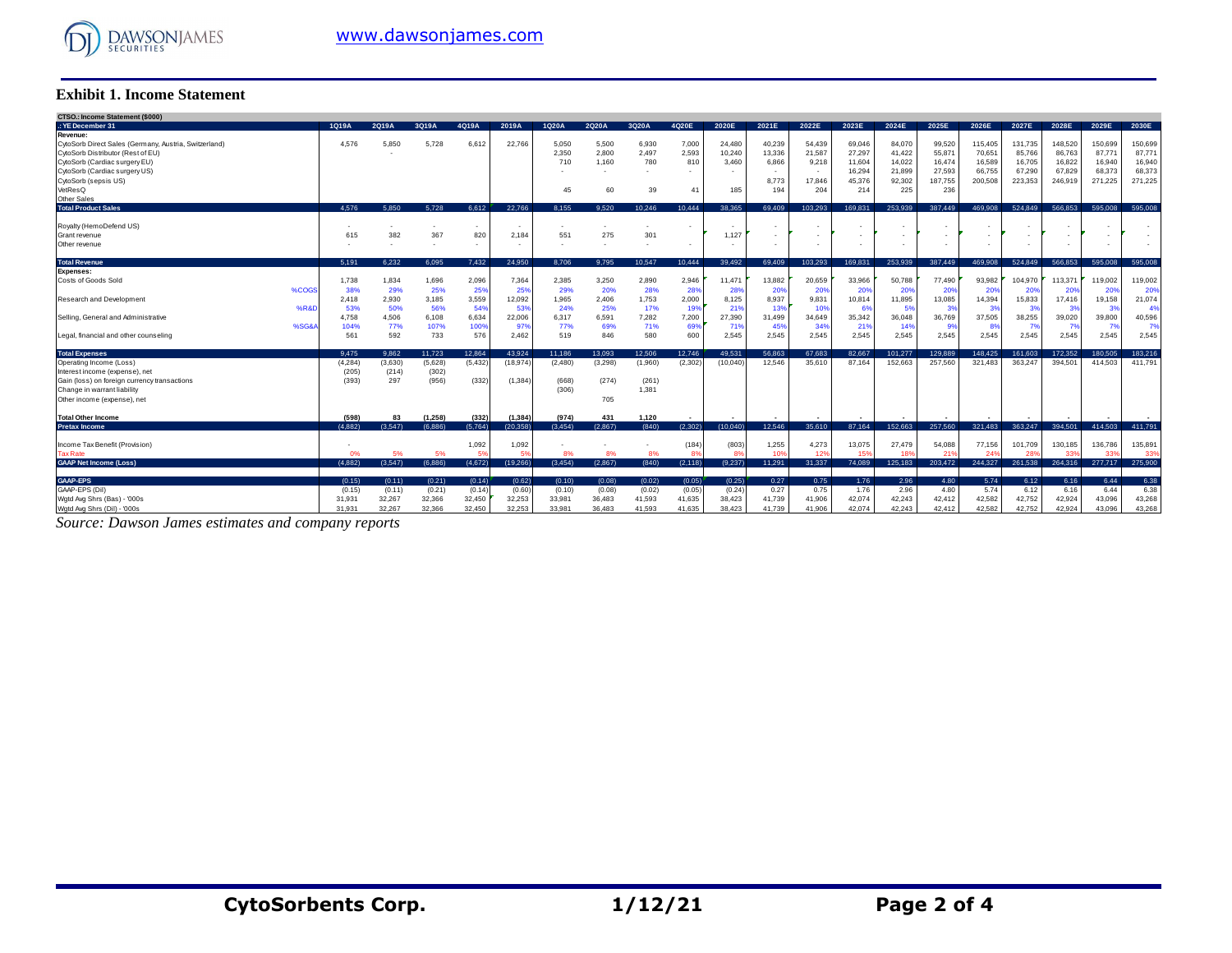

#### **Important Disclosures:**

#### **Price Chart:**



Price target and rating changes over the past three years: Initiated – Buy – July 11, 2019 – Price Target \$15.00 Update – Buy – August 12, 2019 – Price Target \$15.00 Update – Buy – August 15, 2019 – Price Target \$15.00 Update – Buy – August 19, 2019 – Price Target \$15.00 Update – Buy – November 6, 2019 – Price Target \$15.00 Update – Buy – February 19, 2020 – Price Target \$15.00 Price Target Increase – Buy – March 9, 2020 – Price Target \$17.00 Update – Buy – March 25, 2020 – Price Target \$17.00 Update – Buy – April 13, 2020 – Price Target \$17.00 Update – Buy – May  $6, 2020$  – Price Target \$17.00 Update – Buy – June 9, 2020 – Price Target \$17.00 Update – Buy – July 31, 2020 – Price Target \$15.00 Update – Buy – August 12, 2020 – Price Target \$16.00 Update – Buy – September 16, 2020 – Price Target \$16.00 Update – Buy – October 14, 2020 – Price Target \$16.00 Update – Buy – November 5, 2020 – Price Target \$16.00 Update – Buy – December 2, 2020 – Price Target \$16.00 Update – Buy – January 12, 2021 – Price Target \$16.00

Dawson James Securities, Inc. (the "Firm") is a member of the Financial Industry Regulatory Authority ("FINRA") and the Securities Investor Protection Corporation ("SIPC").

The Firm does not make a market in the securities of the subject Company (s). The Firm has NOT engaged in investment banking relationships with CTSO in the prior twelve months, as a manager or co-manager of a public offering and has NOT received compensation resulting from those relationships. The Firm may seek compensation for investment banking services in the future from the subject Company (s). The Firm has received other compensation from the subject Company (s) in the last 12 months for services unrelated to managing or co-managing of a public offering.

Neither the research analyst(s) whose name appears on this report nor any member of his (their) household is an officer, director or advisory board member of these companies. The Firm and/or its directors and employees may own securities of the Company (s) in this report and may increase or decrease holdings in the future. As of December 31, 2020, the Firm as a whole did not beneficially own 1% or more of any class of common equity securities of the subject company(s) of this report. The Firm, its officers, directors, analysts or employees may affect transactions in and have long or short positions in the securities (or options or warrants related to those securities) of the Company (s) subject to this report. The Firm may affect transactions as principal or agent in those securities.